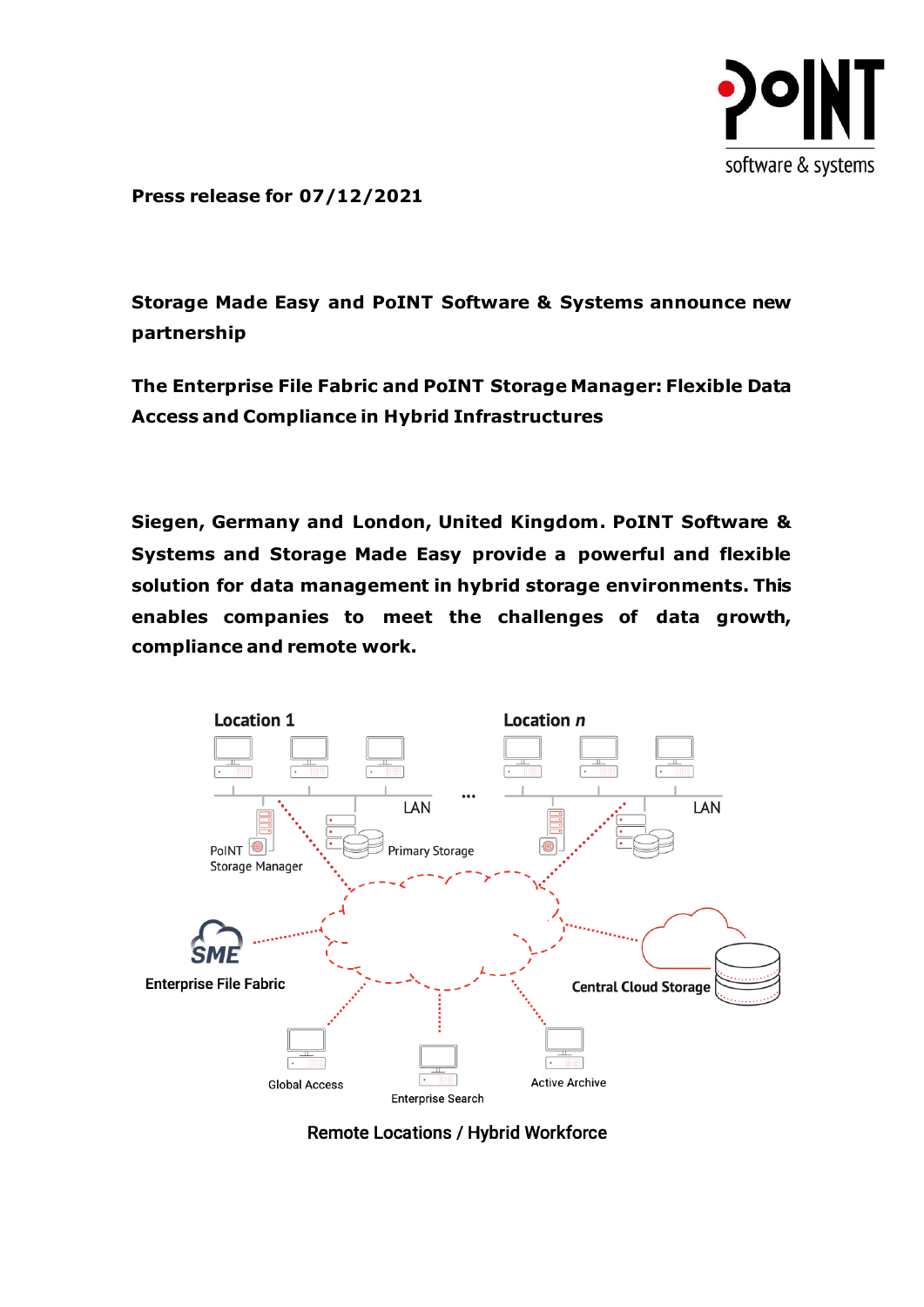

Enterprise File Fabric from Storage Made Easy is a data management solution for hybrid storage infrastructures and multi-cloud

environments. Users can search, access, and share file and object storage through a global file system. Search and access are independent of the location of the data within the storage environment, and also independent of the user's location and device.

In combination with the tiering and archiving software PoINT Storage Manager a comprehensive and powerful solution for data and storage management in hybrid infrastructures is created. The solution provides automated file tiering and archiving according to previously created rules. Thus, the storage location corresponding to its usage, age, etc. is chosen for the data. Users' familiar workflows are preserved, while storage systems are used much more efficiently.

The functional scope of the joint solution of Storage Made Easy and PoINT Software & Systems includes, among others, an active archive. The archiving of data is policybased and automated. During its entire prescribed retention period the archived data is protected against modification and deletion in a legally compliant manner. Users also access the archived data transparently via the Enterprise File Fabric, regardless of whether the data is stored on a local file server or in the cloud.

"For our customers, the comprehensive search function and seamless data access via the Enterprise File Fabric platform open up many new application possibilities for PoINT Storage Manager," says Sebastian Klee, CMO at PoINT Software & Systems. Achim F. von Montigny, Sales Director Europe at Storage Made Easy adds: "The tiering and archiving features of PoINT Storage Manager improve the use of the flexible storage architecture within the Enterprise File Fabric and significantly facilitate the integration of different cloud solutions."